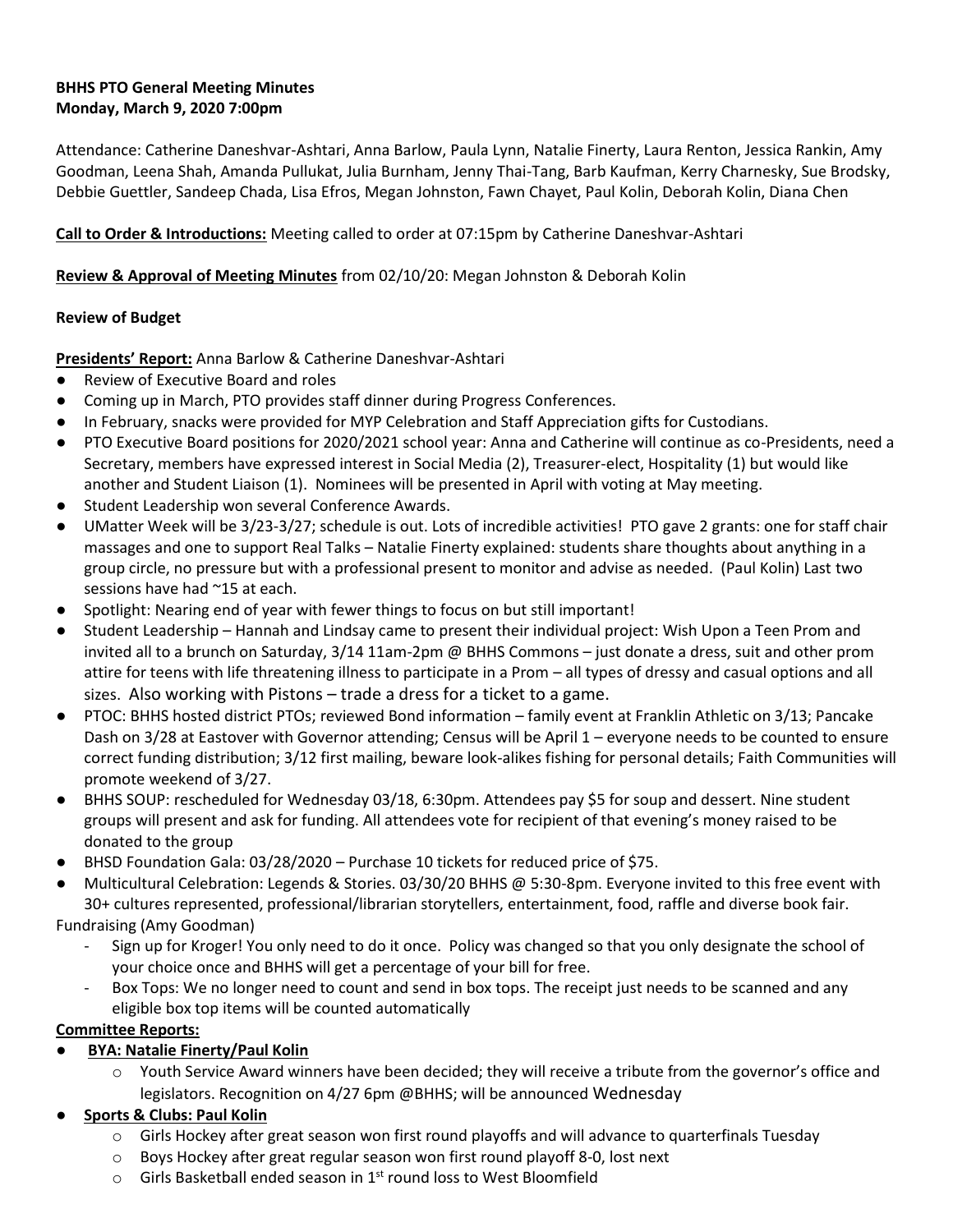- o Boys Swimming have 7 qualify for state meets this weekend at OU
- o Boys Basketball plays opening round of playoff game Monday
- $\circ$  Girls Gymnastics finished regionals with their best score 139.65/140; makes it to States as finish 4<sup>th</sup> overall; 3 qualify for states and 3 qualified to go to states individually.
- $\circ$  Forensics dominates first 3 meets winning all competitions; over 90 students made it to finals
- $\circ$  DECA team received 31 state awards at state tournament; 7 won state championship, and qualify for worlds
- o Robotics team opened first tournament by winning safety award
- o BHS TV and Radio station took over 15 awards at the Michigan Broadcasting award banquet
- o Student Leadership team won highest award "Award of Excellence as a Team" + multiple individual awards
- o Bowling team ended season with girls getting Great Sportsmanship Award at the County Championship
- $\circ$  Thanks to POMS team as we honored our seniors on senior night they had a great performance year.
- $\circ$  Cheer Squad finished 4<sup>th</sup> in their division at Oakland championships.
- o Wrestling team had 3 qualify for regionals
- $\circ$  Figure Skating team finished 3<sup>rd</sup> in the districts
- $\circ$  Boys and Girls Ski teams finished 2<sup>nd</sup> in the region and qualified for states
- o All three HS bands received STRAIGHT first division ratings for the first time!
- $\circ$  All 6 HS ensembles (band and orchestra) received first division ratings for the first time!
- $\circ$  All 8 Bloomfield ensembles performing this weekend received first division ratings.

# ● **GET: Anna Barlow**

- o Promoting equitable inclusive restorative culture
- $\circ$  03/19: High School Global Leader Training. Contact Melanie Brooks for details
- o 04/27--04/28: Dismantling Racism for families and staff
- o New cultural calendar, available on the website.
	- Students present to BOE to make Eid al Fitr a recognized holiday in May beginning 2021.

# ● **Social Media Report: Paula Lynn**

- $\circ$  Conferences Wed 3/11 4-7pm by appointment; parking raffle for sophomores for junior parking spaces with Charlie drawing - \$10/ticket
- o Early release 3/17 at 1:08pm
- o Half day Friday 4/3
- o Brunch Dress drive Sat 11am- 2 pm
- o All Night Party need volunteers
- o Graduation Lawn Signs order through March, will be available in April
- o Meetings:
	- Boys Soccer 3/19 7pm Commons
	- **•** Poms 4/14, 4/16, 4/27 6pm Commons
	- Equestrian 4/20 7pm Knowledge Market
- PTO website is updated every week; meeting minutes/slides are posted
- **PAC: Parent Advisory Committee** for special education: Anna Barlow
	- $\circ$  03/10 6:30pm Defeating the Anxiety Monster all invited
	- o 03/25- 6:30-8:30pm Support Network Meeting for guardians of students who receive special ed services in BHSD
	- $\circ$  PAC is working with Bond planning teams to ensure inclusive and equitable opportunities
- **Friends of Different Learners** (Amy Goodman) 4/22 7-9pm Knowledge Market all welcome for support; good place to find out how to get tested/determine if student needs special services.
- **2020 Bond Initiative – Barb Kaufman** vote on 05/05. The \$200M bond addresses security, facilities (safe, warm, dry) and programming for K-8 – not BHHS; providing community space within district. Currently, BHSD is at the bottom of millage level; with bond will be within bottom 5. See BHSBond2020.com for more details. There are numerous committee events and evenings to get involved. Concern is 80% of community don't have kids in school. Bond will address class sizes, curriculum choices, and enhancement to community services
	- o Request absentee ballot 3/10, begin to vote 3/21

#### **Principal's Report: Charlie Hollerith**